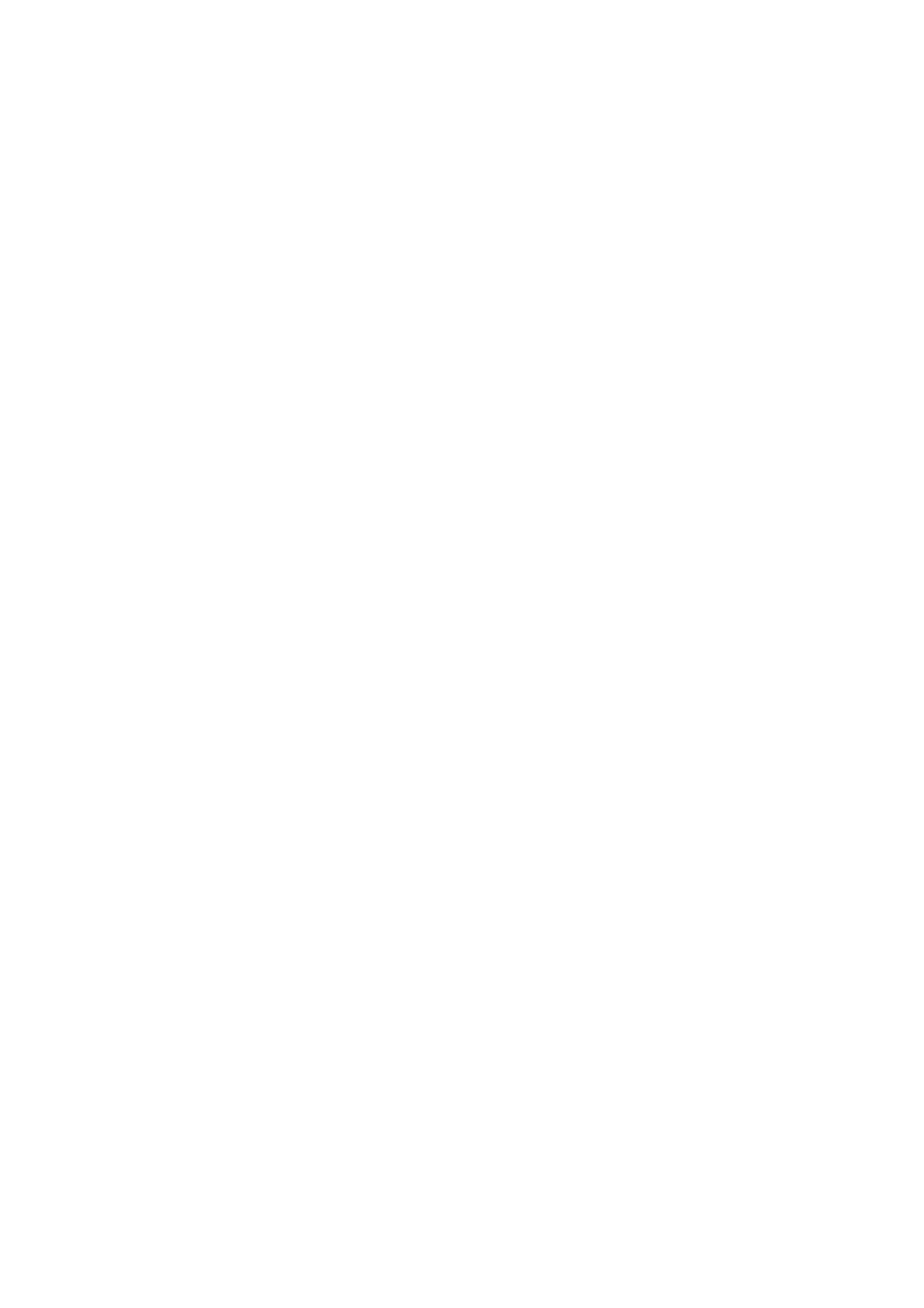### **Preface**

The 9<sup>th</sup> Symposium on Trends in Functional Programming (TFP 2008) is being held in Center Parcs "Het Heijderbos," The Netherlands near the city of Nijmegen on May 26-28, 2008. It is co-located with the 6<sup>th</sup> International Summer School on Advanced Functional Programming (AFP 2008). The co-location of these two events is intended to attract new researchers to the exciting area of functional programming. TFP 2008 is organized by the Computer Science Department of the Radboud University Nijmegen. The growing success and internationalization of TFP represents the continuing importance of functional programming and of the TFP policy to encourage new and veteran speakers to present their research work at a friendly forum without first having to go through a strenuous review process. TFP's post-symposium review policy has lead to a series of symposia with a rich diversity of talks from which a selection of publication-ripe articles are chosen for inclusion in a peer-reviewed volume published by Intellect in its Trends in Functional Programming series. In addition, TFP acknowledges the important role students play in new trends, and every year an article that has a student as the primary author is chosen as the recipient of TFP's Best Student Paper Award.

This volume represents the articles associated with the work presented at TFP 2008. As in previous versions of TFP it is called the *draft* proceedings to distinguish it from the formal peer-reviewed post-symposium proceedings. The work presented at TFP 2008 was selected by its international program committee through the screening of extended abstracts and full papers. Allowing authors to submit a full article to the screening process was a minor shift made from previous versions of TFP in order to reduce the number of versions of their articles authors must create. The program committee of TFP 2008 received 33 submissions, divided as follows: 28 research papers (18 full papers, and 10 extended abstracts), 2 position papers (all extended abstracts), and 3 project papers (2 full papers, and 1 extended abstract). Of these submissions, 29 were accepted for presentation.

At the time of printing, approximately 50 researchers, students, and industry professionals have registered to participate in TFP 2008. A quarter of these participants also registered for AFP 2008. TFP 2008 brings together a truly international milieu representing a variety of countries that include Belgium, Brazil, Canada, Denmark, England, France, Germany, Hungary, Ireland, Italy, Norway, Russia, Scotland, Spain, Sweden, The Netherlands, and the USA. In order to foster friendship and collaborations between participants, TFP 2008 follows the TFP tradition of including social events that enable participants to interact in an informal setting. The social events include a visit to the city of Nijmegen, the oldest city of the Netherlands, and the symposium's dinner at the Waal Riverside in Nijmegen. In addition, we are honored to have two invited speakers (one from academia and one from industry): Henk Barendregt from the Radboud University Nijmegen and Gert Veldhuijzen van Zanten from Getronics Pink Roccade. The venue Center Parcs "Het Heijderbos" is a holiday resort in the woodlands near Nijmegen. Participants share cottages and can use its facilities. We hope that this slightly out-of-the-way location and this arrangement will provide for a stimulating event and environment for all participants.

TFP 2008 gratefully acknowledges the generous support of the following institutions: Getronics Pink Roccade, The Nederlandse Organisatie voor Wetenschappelijk Onderzoek (NWO), and the Netherlands Defence Academy. We also thank the members of the program and organizing committees for their hard work to make TFP 2008 a success.

Peter Achten, Pieter Koopman, and Marco T. Morazán Nijmegen, The Netherlands May 2008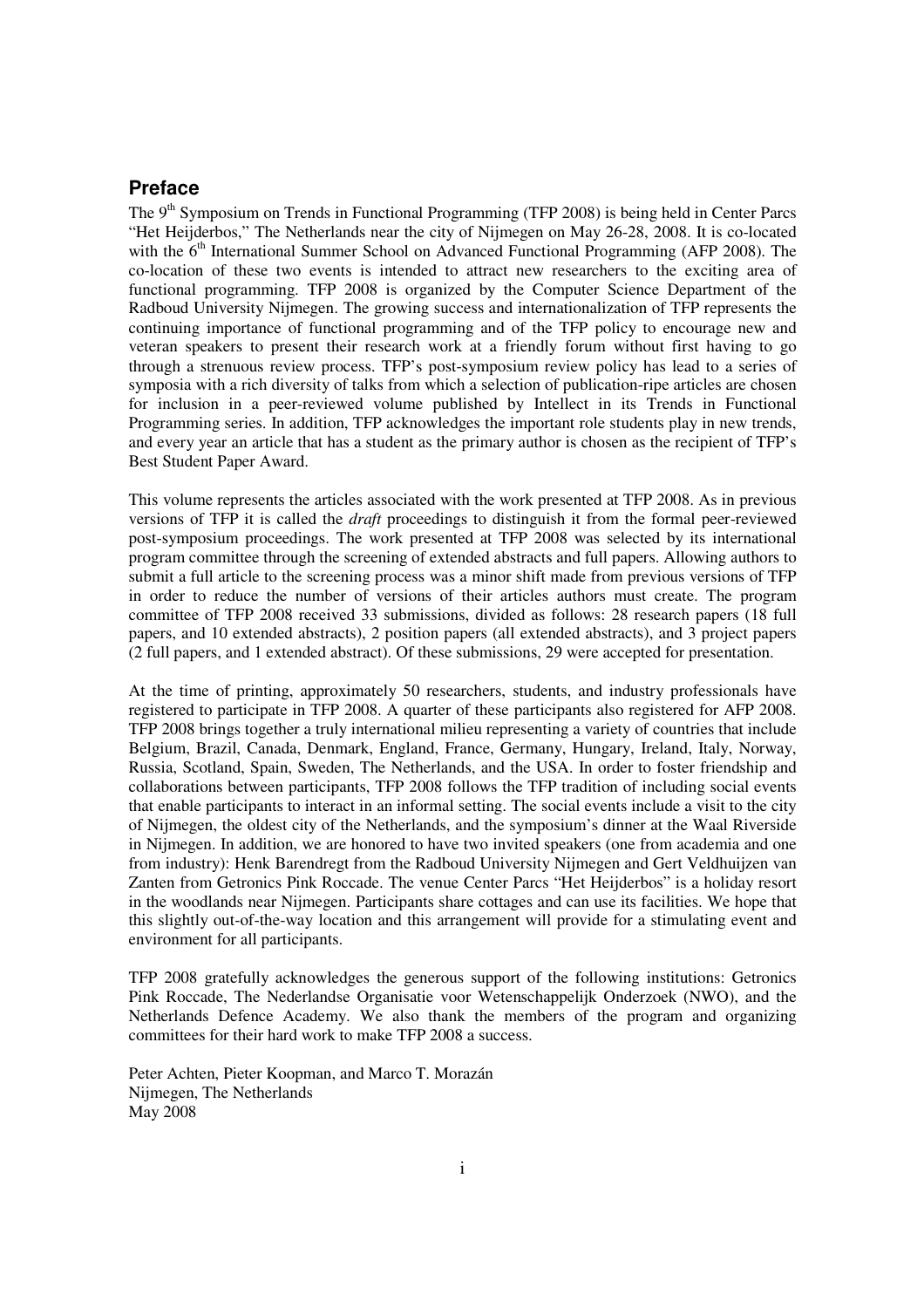### **Program Committee**

Peter Achten (co-chair) Radboud University Nijmegen, NL Andrew Butterfield Trinity College, IE Matthias Felleisen Northeastern University, USA Jurriaan Hage Utrecht University, NL Graham Hutton University of Nottingham, UK<br>
Johan Jeuring Utrecht University, NL Johan Jeuring Utrecht University, NL<br>Pieter Koopman (co-chair) Radboud University Nij Shriram Krishnamurthi Brown University, USA Marco T. Morazán (symp. chair)<br>Sven-Bodo Scholz Olin Shivers Northeastern University, USA Phil Trinder Heriot-Watt University, UK Varmo Vene University of Tartu, EE Viktória Zsók Eötvös Loránd University, HU

Manuel Chakravarty University of New South Wales, AU John Clements California Polytechnic State University, USA Michael Hanus Christian-Albrechts University zu Kiel, DE<br>
Ralf Hinze University of Oxford, UK University of Oxford, UK Radboud University Nijmegen, NL Hans-Wolfgang Loidl Ludwig-Maximilians University München, DE Rita Loogen Philipps-University Marburg, DE<br>
Greg Michaelson Heriot-Watt University, UK Heriot-Watt University, UK<br>Seton Hall University, USA University of Hertfordshire, UK Ulrik Schultz University of Southern Denmark, DK Clara Segura University Complutense de Madrid, ES

## **Symposium Organisation**

**Local arrangements: Simone Meeuwsen** 

**Symposium chair:** Marco T. Morazán (Seton Hall University, USA)<br>**Program chair:** Peter Achten. Pieter Koopman (Radboud University Niimege Peter Achten, Pieter Koopman (Radboud University Nijmegen, NL) **Treasurer:** Greg Michaelson (Heriot-Watt University, UK)<br> **Local arrangements:** Simone Meeuwsen (Radboud University Niimegen, NL)

## **Support**

Getrenics PinkRoccade

www.getronics.com www.nwo.nl www.nwowednesservice.com

 $\sqrt{11}$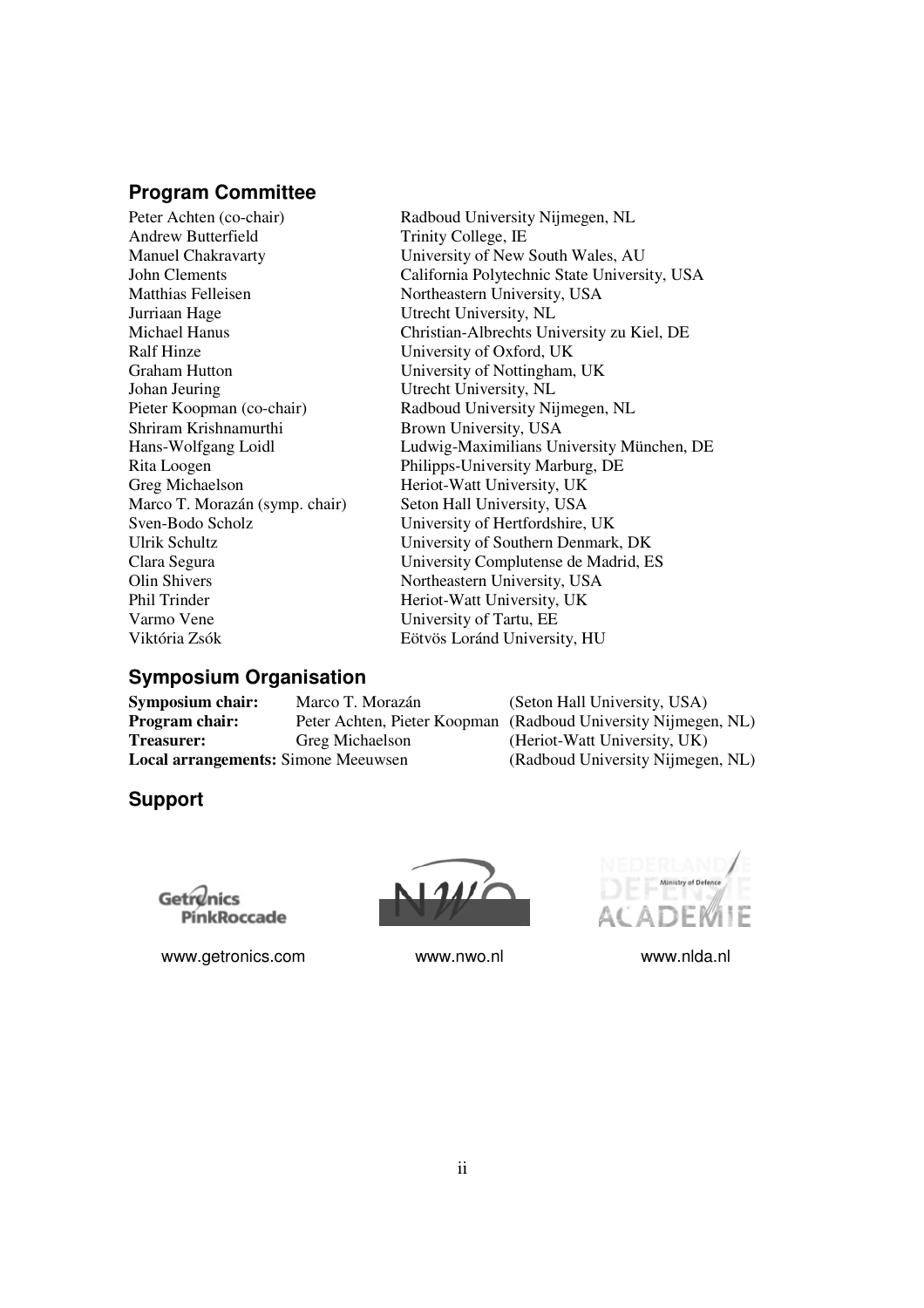# **Table of contents**

|       | I. Wouter Swierstra, Thorsten Altenkirch.                                                     |
|-------|-----------------------------------------------------------------------------------------------|
|       | Dependent Types for Distributed Arrays                                                        |
| П.    | Tom Schrijvers, Martin Sulzmann.                                                              |
|       | Restoring Confluence for Functional Dependencies                                              |
| Ш.    | Arie Middelkoop, Atze Dijkstra, Doaitse Swierstra.                                            |
|       | A Leaner Specification for Generalized Abstract Data Types                                    |
| IV.   | Louis-Julien Guillemette, Stefan Monnier.                                                     |
|       | One Vote for Type Families in Haskell!                                                        |
| V.    | Michael Nissen, Ken Friis Larsen.                                                             |
|       | <b>FunSETL</b> - Functional Reporting for ERP Systems                                         |
|       | VI. Ulrik Schultz, Mirko Bordignon, David Christensen, Kasper Stoy.                           |
|       | A Functional Language for Programming Self-Reconfigurable Robots                              |
| VII.  | Abdallah Al Zain, Phil Trinder, Jost Berthold, Rita Loogen, Kevin Hammond, Hans-              |
|       | Wolfgang Loidl.                                                                               |
|       | Parallel Functional Middleware for Computational Algebra Systems                              |
|       | VIII. André Rauber Du Bois, Gerson Cavalheiro.                                                |
|       | Design and Implementation of a semi-explicit parallel purely functional language              |
|       | IX. Oleg Lobachev, Jost Berthold, Mischa Dieterle, Rita Loogen.                               |
|       | Parallel FFT Using Divide & Conquer Skeletons                                                 |
|       | X. Vladimir Janjic, Kevin Hammond.                                                            |
|       | Prescient Scheduling of Parallel Functional Programs on the Grid                              |
|       | XI. Nik Sultana, Simon Thompson.                                                              |
|       | A Certified Refactoring Engine                                                                |
|       | XII. Huiqing Li, Simon Thompson.                                                              |
|       | Clone Detection and Removal for Erlang/OTP within a Refactoring Environment                   |
| XIII. | Neil Sculthorpe, Henrik Nilsson.                                                              |
|       | Optimisation of Dynamic, Hybrid Signal Function Networks                                      |
|       | XIV. Wolfgang Jeltsch.                                                                        |
|       | <b>Improving Push-based FRP</b>                                                               |
|       | XV. Manuel Montenegro, Ricardo Peña, Clara Segura.                                            |
|       | A Simple Region Inference Algorithm for a First-Order Functional Language                     |
|       | XVI. Alejandro Tamalet, Olha Shakaravska, Marko van Eekelen.                                  |
|       | Size Analysis of Algebraic Data Types<br>XVII. Brian Campbell.                                |
|       |                                                                                               |
|       | Prediction of linear memory usage for first-order functional programs<br>XVIII. Ryan Ralston. |
|       | <b>ACL2-Certified AVL Trees</b>                                                               |
|       | XIX. Alexander Green, Thorsten Altenkirch.                                                    |
|       | Shor in Haskell - The Quantum IO Monad -                                                      |
|       | XX. Annette Bieniusa, Peter Thiemann.                                                         |
|       | How to CPS Transform a Monad                                                                  |
|       | XXI. Patricia Johann, Neil Ghani.                                                             |
|       | Short Cut Fusion of Recursive Programs with Computational Effects                             |
|       | XXII. Neil Brown, Adam T. Sampson.                                                            |
|       | Matching and Modifying with Generics                                                          |
|       | XXIII. Liyang HU, Graham Hutton.                                                              |
|       | Implementing Software Transactional Memory, Correctly                                         |
|       | XXIV. Emanuele Covino, Giovanni Pani.                                                         |
|       | Complexity certification of $C++$ template metaprogramming                                    |
|       |                                                                                               |